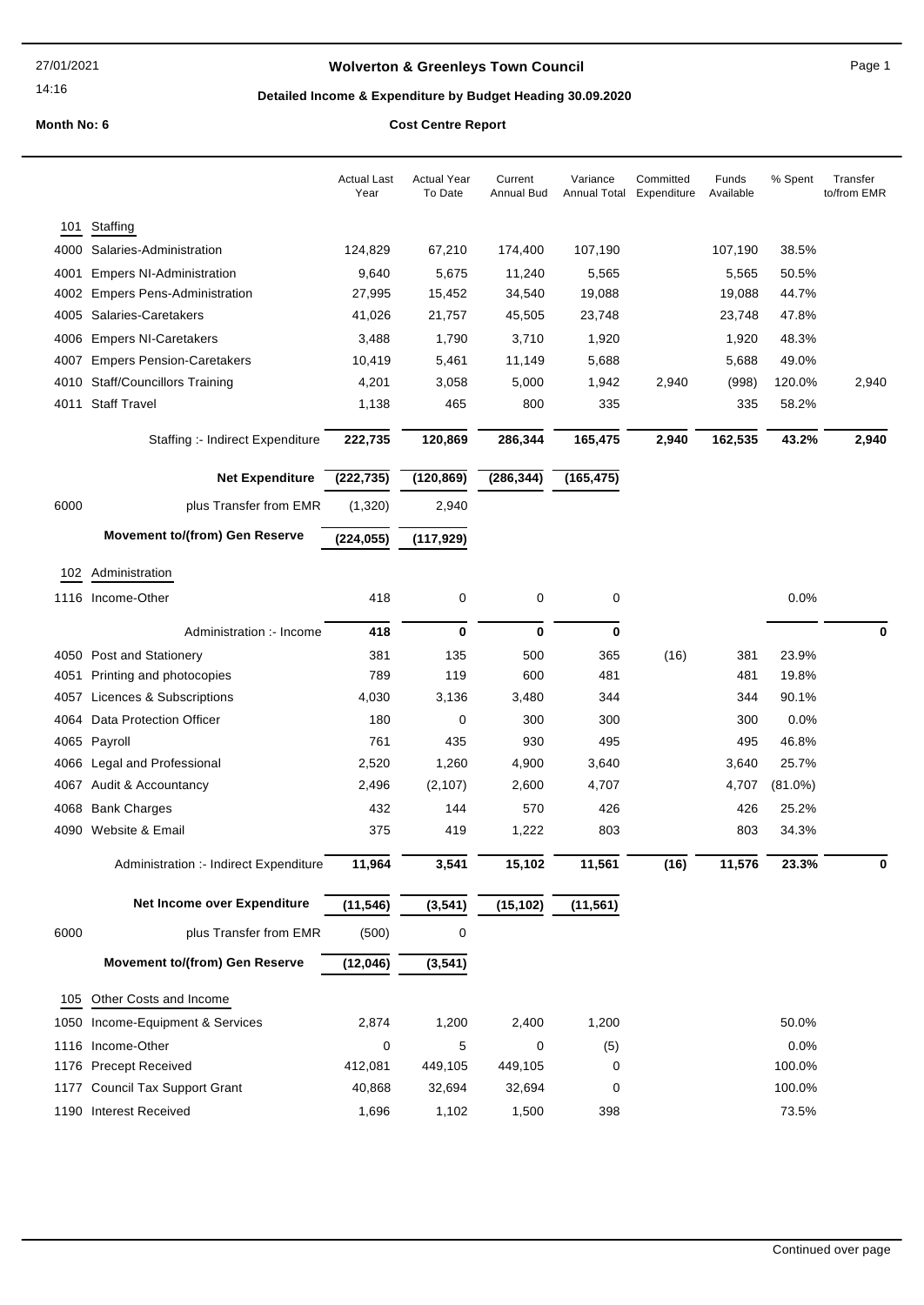### 27/01/2021

## 14:16

## **Wolverton & Greenleys Town Council** Magness Council Page 2

## **Detailed Income & Expenditure by Budget Heading 30.09.2020**

|          |                                            | <b>Actual Last</b><br>Year | <b>Actual Year</b><br>To Date | Current<br>Annual Bud | Variance  | Committed<br>Annual Total Expenditure | Funds<br>Available | % Spent   | Transfer<br>to/from EMR |
|----------|--------------------------------------------|----------------------------|-------------------------------|-----------------------|-----------|---------------------------------------|--------------------|-----------|-------------------------|
|          | 1191 Lamit Property Fund                   | 5,549                      | 1,191                         | 0                     | (1, 191)  |                                       |                    | 0.0%      |                         |
|          | Other Costs and Income :- Income           | 463,068                    | 485,297                       | 485,699               | 402       |                                       |                    | 99.9%     | 0                       |
|          | <b>Net Income</b>                          | 463,068                    | 485,297                       | 485,699               | 402       |                                       |                    |           |                         |
| 6000     | plus Transfer from EMR                     | (400)                      | 0                             |                       |           |                                       |                    |           |                         |
| 6001     | less Transfer to EMR                       | 665                        | 0                             |                       |           |                                       |                    |           |                         |
|          | <b>Movement to/(from) Gen Reserve</b>      | 462,003                    | 485,297                       |                       |           |                                       |                    |           |                         |
| 201      | Town Hall-Running                          |                            |                               |                       |           |                                       |                    |           |                         |
| 1000     | <b>Rent from Tenants</b>                   | 20,391                     | 9,991                         | 20,000                | 10,009    |                                       |                    | 50.0%     |                         |
| 1005     | Telephone/Photocopy Recharges              | 0                          | 0                             | 0                     | 0         |                                       |                    | 0.0%      |                         |
| 1007     | Internet recharges                         | 0                          | 0                             | 540                   | 540       |                                       |                    | 0.0%      |                         |
| 1010     | <b>Library Recharges</b>                   | 7,000                      | 3,500                         | 7,000                 | 3,500     |                                       |                    | 50.0%     |                         |
| 1110     | Income-Meeting Room                        | 1,000                      | (6)                           | 1,000                 | 1,006     |                                       |                    | $(0.6\%)$ |                         |
|          | 1115 Income-Photocopying                   | 339                        | 0                             | 300                   | 300       |                                       |                    | 0.0%      |                         |
|          | 1116 Income-Other                          | 2,067                      | 621                           | 1,600                 | 979       |                                       |                    | 38.8%     |                         |
|          | Town Hall-Running :- Income                | 30,798                     | 14,105                        | 30,440                | 16,335    |                                       |                    | 46.3%     | 0                       |
|          | 4058 IT Costs                              | 7,060                      | 6,972                         | 8,500                 | 1,528     | 240                                   | 1,288              | 84.8%     |                         |
|          | 4100 Rates                                 | 5,897                      | 5,993                         | 6,200                 | 207       |                                       | 207                | 96.7%     |                         |
|          | 4101 Water Charges                         | 398                        | 208                           | 400                   | 192       |                                       | 192                | 51.9%     |                         |
| 4110 Gas |                                            | 2,373                      | 1,084                         | 2,000                 | 916       |                                       | 916                | 54.2%     |                         |
| 4111     | Electricity                                | 5,056                      | 460                           | 4,325                 | 3,865     |                                       | 3,865              | 10.6%     |                         |
|          | 4115 Telephone                             | 1,487                      | 13                            | 1,500                 | 1,487     |                                       | 1,487              | 0.9%      |                         |
| 4116     | Internet                                   | 651                        | 271                           | 630                   | 359       |                                       | 359                | 43.0%     |                         |
|          | 4120 Town Hall-Minor Expenses              | 1,058                      | 139                           | 1,500                 | 1,361     | 66                                    | 1,294              | 13.7%     |                         |
|          | 4125 Town Hall-Maintenance                 | 4,908                      | 1,143                         | 8,000                 | 6,857     | 314                                   | 6,543              | 18.2%     |                         |
|          | 4126 Cleaning                              | 4,610                      | 1,712                         | 7,000                 | 5,288     |                                       | 5,288              | 24.5%     |                         |
|          | 4128 Town Hall-Security                    | 2,117                      | 588                           | 1,700                 | 1,112     |                                       | 1,112              | 34.6%     |                         |
|          | 4140 PWLB-Repayments                       | 40,953                     | 20,476                        | 41,000                | 20,524    |                                       | 20,524             | 49.9%     |                         |
| 4315     | Equipmt Purchase & Maint.                  | 1,146                      | 0                             | 3,500                 | 3,500     | 1,130                                 | 2,370              | 32.3%     |                         |
|          | Town Hall-Running :- Indirect Expenditure  | 77,715                     | 39,059                        | 86,255                | 47,196    | 1,751                                 | 45,446             | 47.3%     | 0                       |
|          | Net Income over Expenditure                | (46, 917)                  | (24, 953)                     | (55, 815)             | (30, 862) |                                       |                    |           |                         |
| 6000     | plus Transfer from EMR                     | 2,867                      | 0                             |                       |           |                                       |                    |           |                         |
|          | <b>Movement to/(from) Gen Reserve</b>      | (44, 050)                  | (24, 953)                     |                       |           |                                       |                    |           |                         |
| 202      | Town Hall-Projects                         |                            |                               |                       |           |                                       |                    |           |                         |
|          |                                            |                            |                               |                       |           |                                       |                    |           |                         |
| 4315     | Equipmt Purchase & Maint.                  | 1,415                      | 0                             | 0                     | 0         |                                       | 0                  | 0.0%      |                         |
|          | Town Hall-Projects :- Indirect Expenditure | 1,415                      | 0                             | 0                     | 0         | $\bf{0}$                              | 0                  |           | 0                       |
|          | <b>Net Expenditure</b>                     | (1, 415)                   | 0                             | 0                     | 0         |                                       |                    |           |                         |
| 6000     | plus Transfer from EMR                     | 1,415                      | 0                             |                       |           |                                       |                    |           |                         |
|          | <b>Movement to/(from) Gen Reserve</b>      | 0                          | 0                             |                       |           |                                       |                    |           |                         |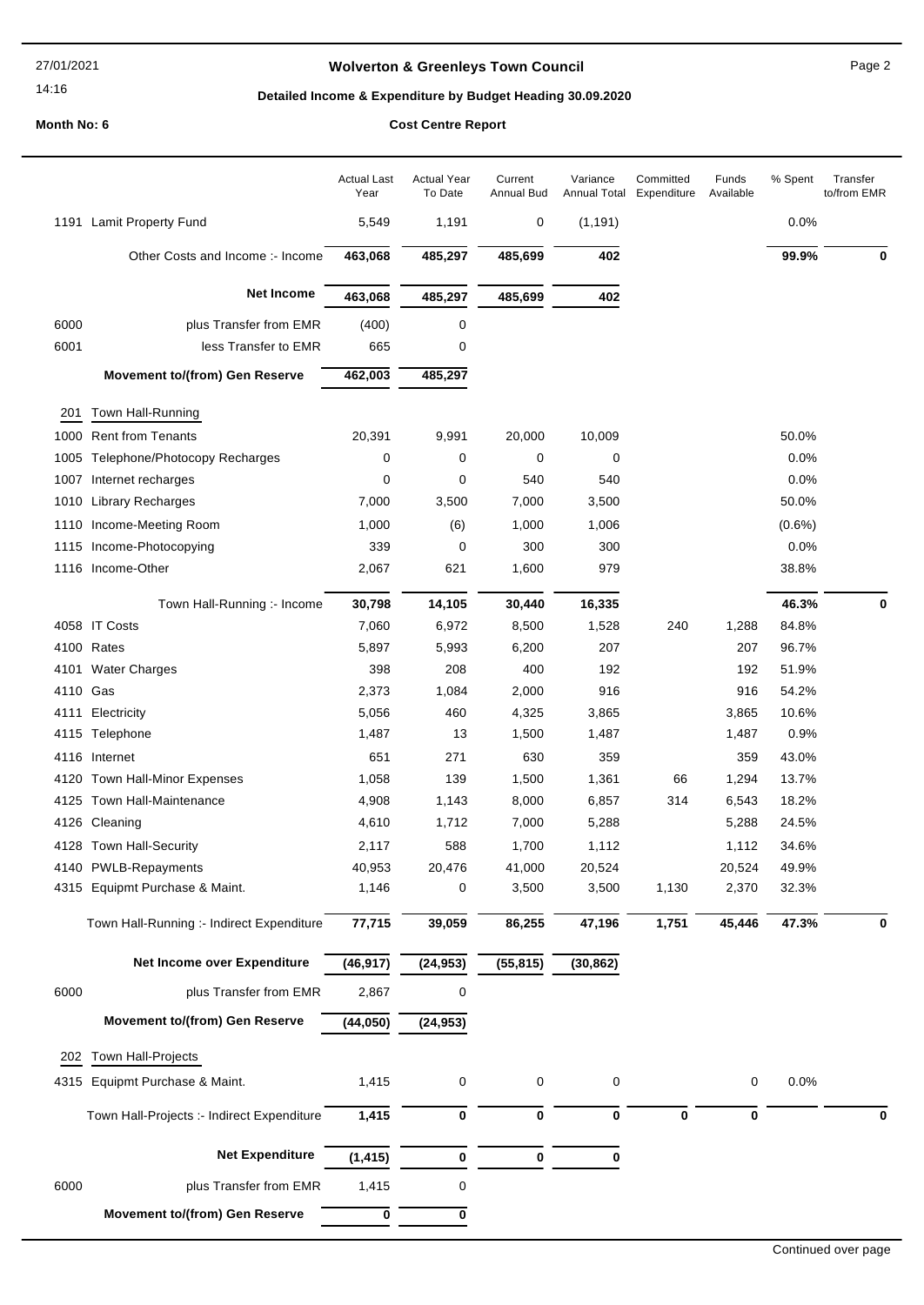# **Wolverton & Greenleys Town Council** Magness Council Page 3

## **Detailed Income & Expenditure by Budget Heading 30.09.2020**

|      |                                                 | <b>Actual Last</b><br>Year | <b>Actual Year</b><br>To Date | Current<br>Annual Bud | Variance<br><b>Annual Total</b> | Committed<br>Expenditure | Funds<br>Available | % Spent | Transfer<br>to/from EMR |
|------|-------------------------------------------------|----------------------------|-------------------------------|-----------------------|---------------------------------|--------------------------|--------------------|---------|-------------------------|
| 203  | <b>Leased Assets</b>                            |                            |                               |                       |                                 |                          |                    |         |                         |
|      | 1116 Income-Other                               | 561                        | 0                             | $\mathbf 0$           | 0                               |                          |                    | 0.0%    |                         |
|      |                                                 |                            |                               |                       |                                 |                          |                    |         |                         |
|      | Leased Assets :- Income<br>4152 Greenleys Depot | 561<br>3,712               | 0<br>116                      | $\bf{0}$<br>3,500     | $\bf{0}$<br>3,384               | 535                      | 2,849              | 18.6%   | 0                       |
|      | 4153 Water Tower                                | 3,859                      | 126                           | 3,000                 | 2,874                           |                          | 2,874              | 4.2%    |                         |
|      | 4155 Urban Farm                                 | 1,403                      | (421)                         | 500                   | 921                             |                          | 921                | (84.2%) |                         |
|      |                                                 |                            |                               |                       |                                 |                          |                    |         |                         |
|      | Leased Assets :- Indirect Expenditure           | 8,975                      | (179)                         | 7,000                 | 7,179                           | 535                      | 6,644              | 5.1%    | 0                       |
|      | Net Income over Expenditure                     | (8, 413)                   | 179                           | (7,000)               | (7, 179)                        |                          |                    |         |                         |
|      | 210 Allotments                                  |                            |                               |                       |                                 |                          |                    |         |                         |
|      | 1020 Community Orchard                          | 41                         | 0                             | 58                    | 58                              |                          |                    | 0.0%    |                         |
| 1021 | Hodge Furze                                     | 328                        | 51                            | 0                     | (51)                            |                          |                    | 0.0%    |                         |
|      | 1022 Old Wolverton                              | 903                        | 178                           | 706                   | 528                             |                          |                    | 25.3%   |                         |
|      | 1023 Stacey Hill                                | 4,372                      | 932                           | 5,809                 | 4,877                           |                          |                    | 16.0%   |                         |
|      | Allotments :- Income                            | 5,644                      | 1,161                         | 6,573                 | 5,412                           |                          |                    | 17.7%   | 0                       |
|      | 4379 New Projects                               | 12                         | 0                             | 0                     | $\mathbf 0$                     |                          | 0                  | 0.0%    |                         |
| 4400 | <b>General Allotment Costs</b>                  | 8,410                      | 55                            | 0                     | (55)                            |                          | (55)               | 0.0%    |                         |
|      | 4405 Stacey Hill Expenses                       | 1,587                      | 1,081                         | 1,375                 | 294                             | 20                       | 274                | 80.1%   |                         |
|      | 4406 Hodge Furze                                | 3,663                      | 0                             | 0                     | 0                               |                          | 0                  | 0.0%    |                         |
|      | 4407 Old Wolverton                              | 848                        | 245                           | 490                   | 245                             |                          | 245                | 50.0%   |                         |
|      | 4408 Orchard Allotments                         | 175                        | 94                            | 350                   | 256                             |                          | 256                | 26.9%   |                         |
|      | Allotments :- Indirect Expenditure              | 14,694                     | 1,475                         | 2,215                 | 740                             | 20                       | 720                | 67.5%   | 0                       |
|      | Net Income over Expenditure                     | (9,050)                    | (314)                         | 4,358                 | 4,672                           |                          |                    |         |                         |
| 6000 | plus Transfer from EMR                          | 12,055                     | 0                             |                       |                                 |                          |                    |         |                         |
|      | <b>Movement to/(from) Gen Reserve</b>           | 3,005                      | (314)                         |                       |                                 |                          |                    |         |                         |
|      | 301 Community Grants                            |                            |                               |                       |                                 |                          |                    |         |                         |
|      | 1116 Income-Other                               | 83                         | 0                             | 0                     | 0                               |                          |                    | 0.0%    |                         |
|      | 1117 Income-Grants                              | 7,341                      | 20,004                        | 20,000                | (4)                             |                          |                    | 100.0%  |                         |
|      |                                                 |                            |                               |                       |                                 |                          |                    |         |                         |
|      | Community Grants :- Income                      | 7,425                      | 20,004                        | 20,000                | (4)                             |                          |                    | 100.0%  | 0                       |
|      | 4200 Remembrance                                | 692                        | 0                             | 900                   | 900                             | 250                      | 650                | 27.8%   |                         |
|      | 4201 Grants                                     | 9,077                      | 7,850                         | 18,000                | 10,150                          | 406                      | 9,745              | 45.9%   |                         |
|      | 4207 CAB                                        | 5,373                      | 0                             | 7,500                 | 7,500                           |                          | 7,500              | 0.0%    |                         |
|      | <b>Community Grants :- Indirect Expenditure</b> | 15,142                     | 7,850                         | 26,400                | 18,550                          | 656                      | 17,895             | 32.2%   | 0                       |
|      | Net Income over Expenditure                     | (7, 718)                   | 12,154                        | (6, 400)              | (18, 554)                       |                          |                    |         |                         |
| 6000 | plus Transfer from EMR                          | (250)                      | 0                             |                       |                                 |                          |                    |         |                         |
| 6001 | less Transfer to EMR                            | 8,963                      | 0                             |                       |                                 |                          |                    |         |                         |
|      | <b>Movement to/(from) Gen Reserve</b>           | (16, 931)                  | 12,154                        |                       |                                 |                          |                    |         |                         |
|      |                                                 |                            |                               |                       |                                 |                          |                    |         |                         |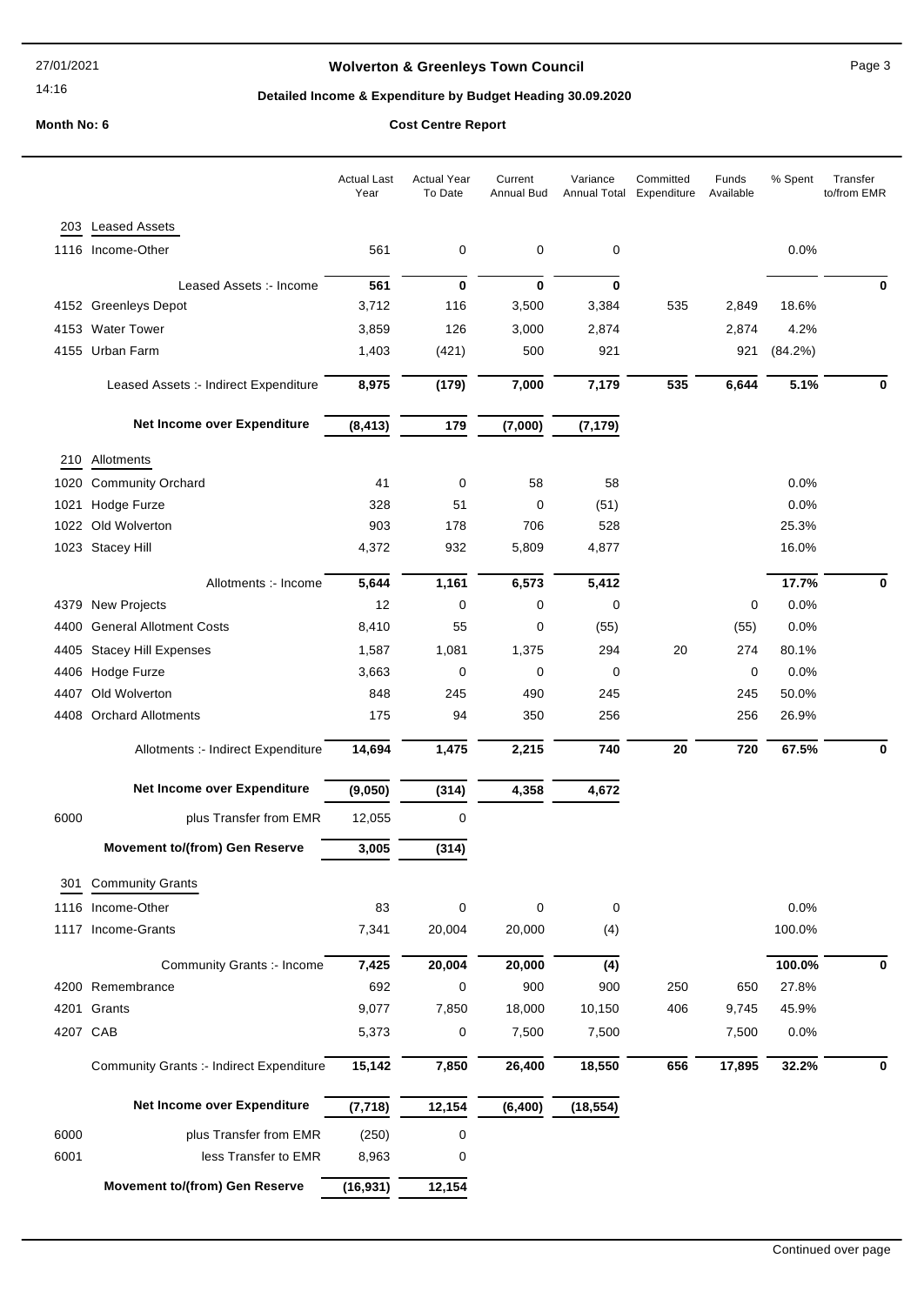# **Wolverton & Greenleys Town Council** Magnetic Page 4

## **Detailed Income & Expenditure by Budget Heading 30.09.2020**

**Month No: 6 C** 

| Cost Centre Report |  |
|--------------------|--|
|--------------------|--|

|      |                                                 | <b>Actual Last</b><br>Year | <b>Actual Year</b><br>To Date | Current<br>Annual Bud | Variance<br>Annual Total | Committed<br>Expenditure | Funds<br>Available | % Spent    | Transfer<br>to/from EMR |
|------|-------------------------------------------------|----------------------------|-------------------------------|-----------------------|--------------------------|--------------------------|--------------------|------------|-------------------------|
| 305  | <b>Community Projects</b>                       |                            |                               |                       |                          |                          |                    |            |                         |
|      | 1002 BIB income                                 | 425                        | 0                             | 0                     | 0                        |                          |                    | 0.0%       |                         |
| 1100 | Income-Newsletter & Adverts                     | 3,731                      | 245                           | 3,800                 | 3,555                    |                          |                    | 6.4%       |                         |
| 1116 | Income-Other                                    | 563                        | 0                             | 0                     | 0                        |                          |                    | 0.0%       |                         |
|      | 1125 Hodge Lea Meeting Place                    | 6,271                      | 618                           | 4,500                 | 3,882                    |                          |                    | 13.7%      |                         |
|      | Community Projects :- Income                    | 10,990                     | 863                           | 8,300                 | 7,437                    |                          |                    | 10.4%      | 0                       |
|      | 4273 MK12 Partnership                           | 0                          | 0                             | 2,500                 | 2,500                    | 1,150                    | 1,350              | 46.0%      |                         |
|      | <b>Community Projects :- Direct Expenditure</b> | 0                          | 0                             | 2,500                 | 2,500                    | 1,150                    | 1,350              | 46.0%      | $\bf{0}$                |
| 4209 | <b>BIB</b>                                      | 3,943                      | 0                             | 0                     | 0                        |                          | 0                  | 0.0%       | 13                      |
| 4230 | <b>Floodlight Running Costs</b>                 | 398                        | 101                           | 500                   | 399                      |                          | 399                | 20.1%      |                         |
| 4231 | Digital Inclusion                               | 3,575                      | (59)                          | 1,000                 | 1,059                    | 1,200                    | (141)              | 114.1%     |                         |
| 4235 | <b>Newsletter Costs</b>                         | 17,349                     | 10,487                        | 17,900                | 7,413                    |                          | 7,413              | 58.6%      |                         |
| 4261 | Hodge Lea Meeting Place                         | 15,155                     | 2,178                         | 4,500                 | 2,322                    | 358                      | 1,964              | 56.4%      |                         |
| 4262 | Hodge Lea Croft Improvements                    | 36                         | 0                             | 0                     | 0                        |                          | 0                  | 0.0%       |                         |
| 4263 | <b>Greenleys Community Garden</b>               | 6,390                      | 0                             | 0                     | 0                        | (1,025)                  | 1,025              | 0.0%       |                         |
| 4315 | Equipmt Purchase & Maint.                       | 29                         | 17                            | 0                     | (17)                     |                          | (17)               | 0.0%       |                         |
| 4379 | New Projects                                    | 1,513                      | 1,008                         | 15,000                | 13,992                   |                          | 13,992             | 6.7%       |                         |
|      | Community Projects :- Indirect Expenditure      | 48,388                     | 13,732                        | 38,900                | 25,168                   | 533                      | 24,635             | 36.7%      | 13                      |
|      | Net Income over Expenditure                     | (37, 398)                  | (12, 869)                     | (33, 100)             | (20, 231)                |                          |                    |            |                         |
| 6000 | plus Transfer from EMR                          | 8,105                      | 13                            |                       |                          |                          |                    |            |                         |
| 6001 | less Transfer to EMR                            | 900                        | 0                             |                       |                          |                          |                    |            |                         |
|      | <b>Movement to/(from) Gen Reserve</b>           | (30, 193)                  | (12, 856)                     |                       |                          |                          |                    |            |                         |
| 310  | <b>Community Events</b>                         |                            |                               |                       |                          |                          |                    |            |                         |
| 1105 | Income-Twinning                                 | 300                        | 0                             | 1,000                 | 1,000                    |                          |                    | 0.0%       | 300                     |
|      | 1106 Income - Fireworks                         | 1,247                      | 0                             | 2,300                 | 2,300                    |                          |                    | 0.0%       |                         |
|      | 1107 Income - Town Trail App                    | 0                          | 0                             | 500                   | 500                      |                          |                    | 0.0%       |                         |
|      | 1108 Income-New projects                        | 3,928                      | (350)                         | 0                     | 350                      |                          |                    | 0.0%       |                         |
|      | 1109 Income - Summer Festival                   | 670                        | (40)                          | 0                     | 40                       |                          |                    | 0.0%       |                         |
|      | 1116 Income-Other                               | 11,252                     | 0                             | 0                     | 0                        |                          |                    | 0.0%       |                         |
|      | Community Events :- Income                      | 17,397                     | (390)                         | 3,800                 | 4,190                    |                          |                    | (10.3%)    | 300                     |
|      | 4274 Summer Festival                            | 5,184                      | 519                           | (5,000)               | (5, 519)                 | 1,751                    | (7,270)            | $(45.4\%)$ | 189                     |
|      | 4275 Town Twinning                              | 1,339                      | 0                             | 2,500                 | 2,500                    |                          | 2,500              | 0.0%       |                         |
|      | 4277 Fireworks                                  | 7,822                      | 1,563                         | 10,000                | 8,438                    | 1,543                    | 6,895              | 31.1%      |                         |
| 4278 | <b>Lantern Festival</b>                         | 5,149                      | 1,821                         | 5,140                 | 3,319                    |                          | 3,319              | 35.4%      | 849                     |
|      | 4315 Equipmt Purchase & Maint.                  | 0                          | 22                            | 0                     | (22)                     |                          | (22)               | 0.0%       |                         |
| 4379 | <b>New Projects</b>                             | 900                        | 0                             | 0                     | 0                        | 2,978                    | (2,978)            | 0.0%       |                         |
|      | <b>Community Events :- Indirect Expenditure</b> | 20,395                     | 3,925                         | 12,640                | 8,715                    | 6,272                    | 2,443              | 80.7%      | 1,038                   |
|      | Net Income over Expenditure                     | (2,998)                    | (4, 315)                      | (8, 840)              | (4, 525)                 |                          |                    |            |                         |
| 6000 | plus Transfer from EMR                          | (1, 442)                   | 1,038                         |                       |                          |                          |                    |            |                         |
|      |                                                 |                            |                               |                       |                          |                          |                    |            |                         |
| 6001 | less Transfer to EMR                            | 0                          | (574)                         |                       |                          |                          |                    |            |                         |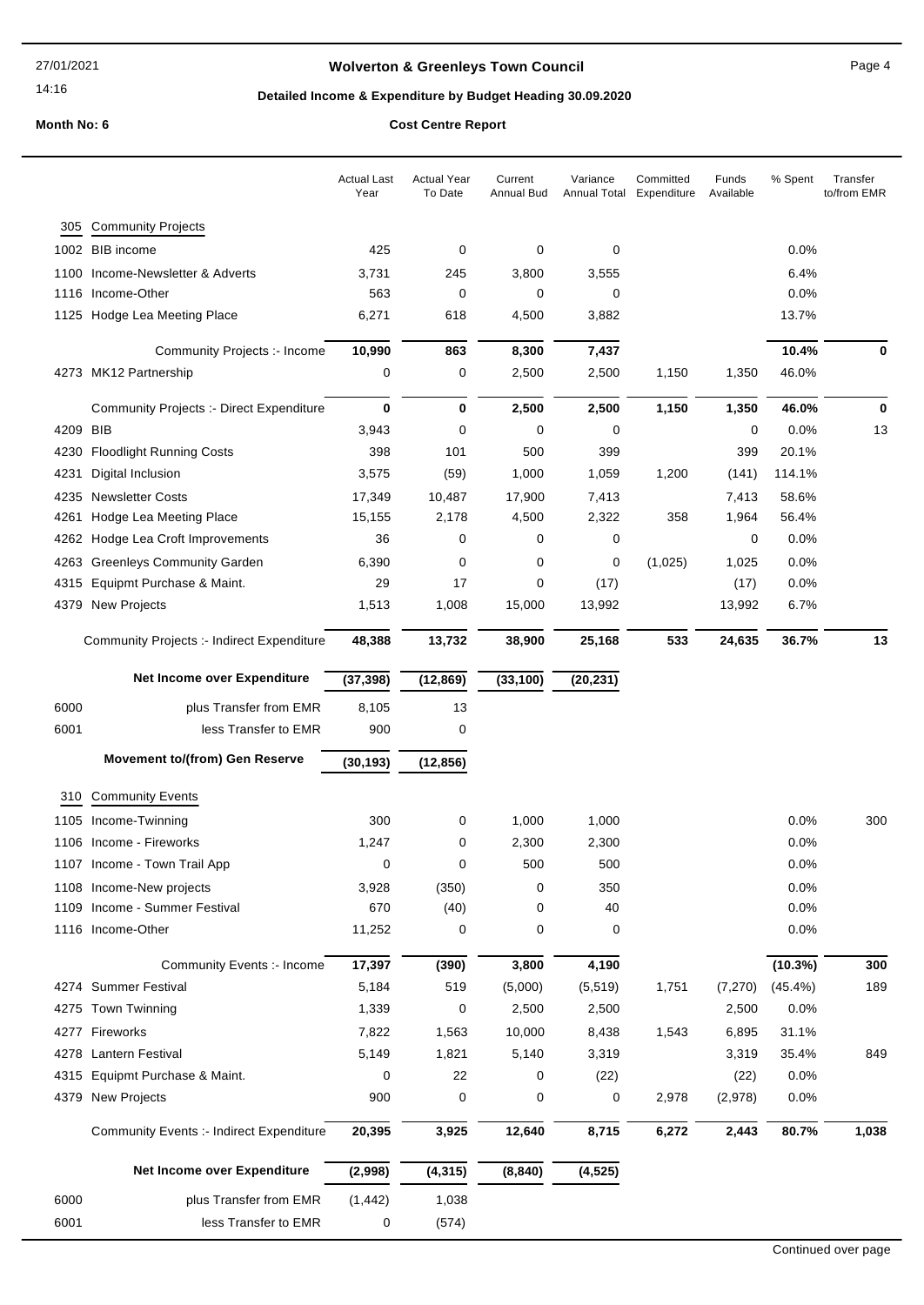## **Wolverton & Greenleys Town Council Page 5** Page 5

## **Detailed Income & Expenditure by Budget Heading 30.09.2020**

|          |                                              | <b>Actual Last</b><br>Year | <b>Actual Year</b><br>To Date | Current<br><b>Annual Bud</b> | Variance<br>Annual Total | Committed<br>Expenditure | Funds<br>Available | % Spent | Transfer<br>to/from EMR |
|----------|----------------------------------------------|----------------------------|-------------------------------|------------------------------|--------------------------|--------------------------|--------------------|---------|-------------------------|
|          | <b>Movement to/(from) Gen Reserve</b>        | (4, 440)                   | (2,703)                       |                              |                          |                          |                    |         |                         |
|          | 401 Town Upkeep                              |                            |                               |                              |                          |                          |                    |         |                         |
|          | 1116 Income-Other                            | 1,992                      | 0                             | 0                            | 0                        |                          |                    | 0.0%    |                         |
|          | Town Upkeep :- Income                        | 1,992                      | 0                             | $\mathbf 0$                  | $\bf{0}$                 |                          |                    |         | 0                       |
| 4209 BIB |                                              | 0                          | 998                           | 2,500                        | 1,502                    | 67                       | 1,436              | 42.6%   | 272                     |
|          | 4302 Dog Waste Collection                    | 10,102                     | 6,591                         | 13,000                       | 6,409                    |                          | 6,409              | 50.7%   |                         |
|          | 4310 Caretaker Costs                         | 505                        | 167                           | 400                          | 233                      |                          | 233                | 41.7%   |                         |
|          | 4315 Equipmt Purchase & Maint.               | 56,911                     | 142                           | 0                            | (142)                    |                          | (142)              | 0.0%    |                         |
|          | 4316 Planting                                | 12,106                     | 5,170                         | 13,160                       | 7,990                    |                          | 7,990              | 39.3%   |                         |
|          | 4319 Weed Machine Operation                  | 680                        | 0                             | 0                            | 0                        |                          | 0                  | 0.0%    |                         |
|          | 4320 Vehicle Running Costs                   | 2,637                      | 597                           | 2,800                        | 2,203                    | 260                      | 1,943              | 30.6%   |                         |
|          | 4379 New Projects                            | 6,092                      | 0                             | 0                            | 0                        |                          | 0                  | 0.0%    |                         |
|          | Town Upkeep :- Indirect Expenditure          | 89,034                     | 13,664                        | 31,860                       | 18,196                   | 327                      | 17,869             | 43.9%   | 272                     |
|          | Net Income over Expenditure                  | (87, 042)                  | (13, 664)                     | (31, 860)                    | (18, 196)                |                          |                    |         |                         |
| 6000     | plus Transfer from EMR                       | 59,621                     | 272                           |                              |                          |                          |                    |         |                         |
| 6001     | less Transfer to EMR                         | 0                          | 240                           |                              |                          |                          |                    |         |                         |
|          | Movement to/(from) Gen Reserve               | (27, 421)                  | (13, 632)                     |                              |                          |                          |                    |         |                         |
|          |                                              |                            |                               |                              |                          |                          |                    |         |                         |
| 405      | Town Upkeep-Projects                         |                            |                               |                              |                          |                          |                    |         |                         |
| 4315     | Equipmt Purchase & Maint.                    | $\mathbf 0$                | 910                           | 0                            | (910)                    |                          | (910)              | 0.0%    |                         |
|          | 4370 Christmas Lights                        | 13,197                     | 465                           | 16,000                       | 15,535                   | 5,029                    | 10,507             | 34.3%   | 189                     |
|          | 4379 New Projects                            | 17,601                     | 3,580                         | 0                            | (3,580)                  |                          | (3,580)            | 0.0%    |                         |
| 4385     | <b>Bloomer Siting &amp; Town Trail</b>       | 936                        | 0                             | 0                            | 0                        |                          | 0                  | 0.0%    |                         |
|          | 4386 Directional Signage                     | 48                         | 0                             | 0                            | 0                        |                          | 0                  | 0.0%    |                         |
|          | Town Upkeep-Projects :- Indirect Expenditure | 31,782                     | 4,955                         | 16,000                       | 11,045                   | 5,029                    | 6,017              | 62.4%   | 189                     |
|          | <b>Net Expenditure</b>                       | (31, 782)                  | (4,955)                       | (16,000)                     | (11, 045)                |                          |                    |         |                         |
| 6000     | plus Transfer from EMR                       | 16,615                     | 189                           |                              |                          |                          |                    |         |                         |
|          | <b>Movement to/(from) Gen Reserve</b>        | (15, 167)                  | (4, 766)                      |                              |                          |                          |                    |         |                         |
|          | 500 Council                                  |                            |                               |                              |                          |                          |                    |         |                         |
|          | 1195 Community infrastructure Inc            | 5,000                      | 0                             | $\mathsf{O}\xspace$          | 0                        |                          |                    | 0.0%    |                         |
|          | Council :- Income                            | 5,000                      | 0                             | $\mathbf 0$                  | $\bf{0}$                 |                          |                    |         | 0                       |
|          | 4119 Insurance                               | 4,170                      | (237)                         | 4,896                        | 5,133                    |                          | 5,133              | (4.8%)  |                         |
|          | 4315 Equipmt Purchase & Maint.               | 0                          | 1,090                         | 0                            | (1,090)                  | 18                       | (1, 108)           | 0.0%    |                         |
|          | 4500 Crime Prevention and Environme          | 13,211                     | 5,091                         | 13,000                       | 7,909                    | 180                      | 7,729              | 40.5%   |                         |